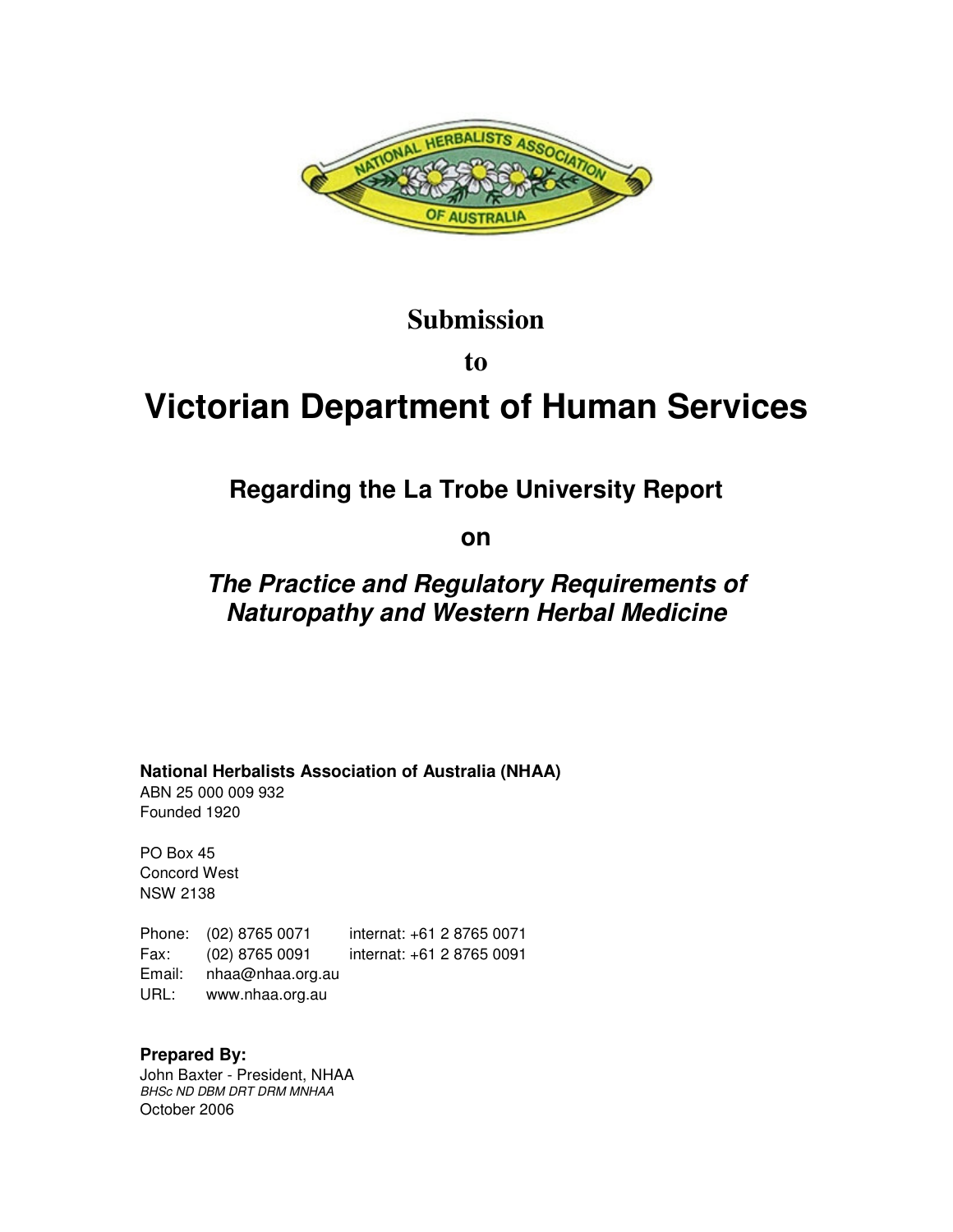

#### **Contents**

| Issue 1 |  |  |
|---------|--|--|
| Issue 2 |  |  |
| Issue 3 |  |  |
| Issue 4 |  |  |
| Issue 5 |  |  |
| Issue 6 |  |  |
| Issue 7 |  |  |
|         |  |  |
|         |  |  |
|         |  |  |
|         |  |  |
|         |  |  |
|         |  |  |
|         |  |  |
|         |  |  |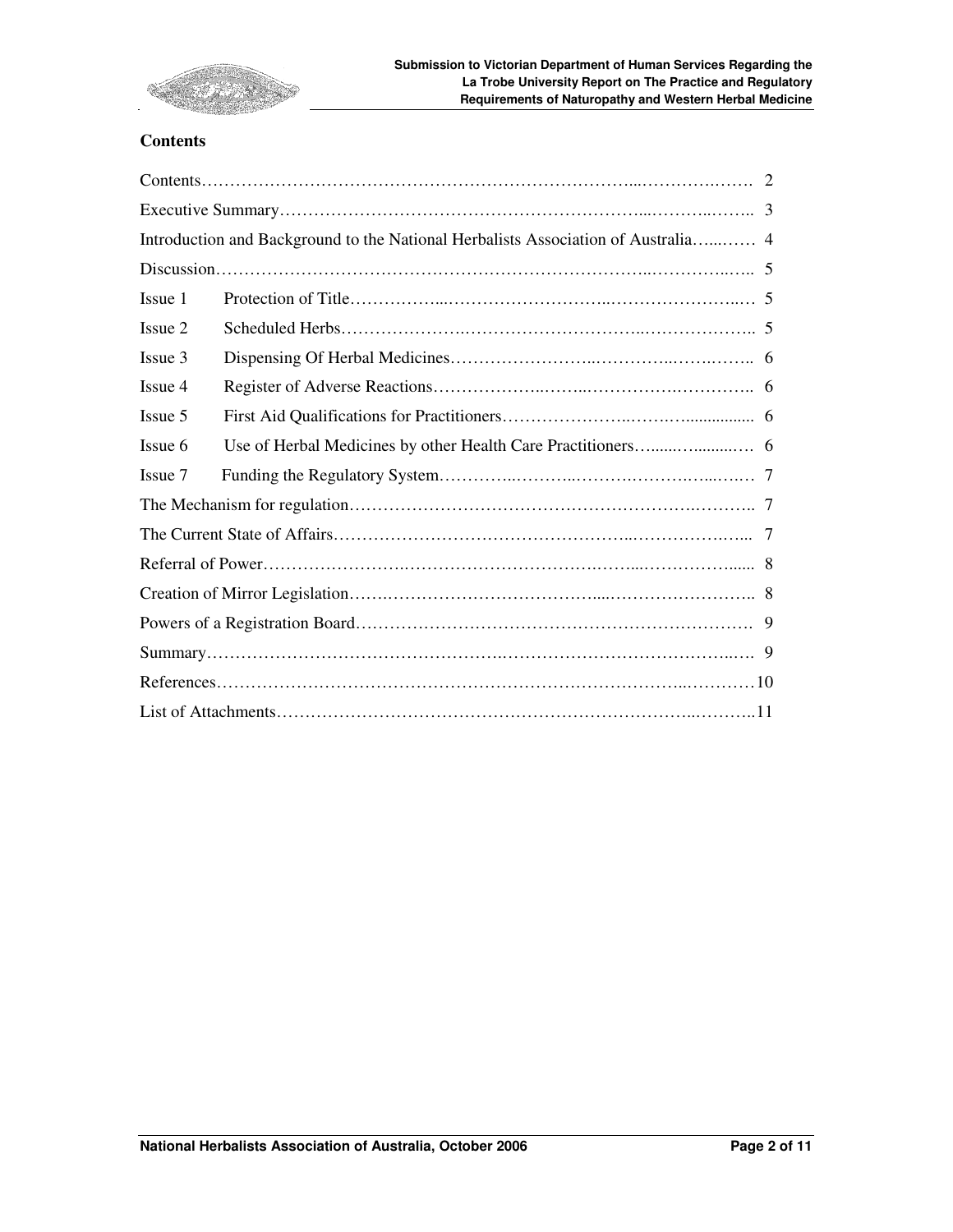

## **Executive Summary**

- This document has been prepared by the National Herbalists Association of Australia (NHAA), which has represented the interests of professional Western Herbal Medicine (WHM) practitioners and Naturopaths in Australia since 1920.
- The NHAA considers that the existing mechanisms of regulation do not offer consumers or the profession any protection from the unscrupulous misuse of titles of Western Herbalist or Naturopath by inadequately trained persons.
- Self-regulation of unregistered practitioners has not worked. The large number of associations purporting to regulate the practice of Herbalism and Naturopathy leads to a wide diversity of standards for practice and training leaving the public confused as to who is qualified to meet their needs.
- The multiplicity of associations means that when a practitioner is disciplined by an association they can choose to ignore the disciplinary procedure, leave that association, join another association and continue to practice without any changes being implemented. The Privacy Acts prevent associations from sharing information about disciplinary action taken against a member.
- The NHAA believes that regulation of the professions offers the public and the profession the best protection and will provide orthodox practitioners a benchmark for referral, discussion and cooperation between the professions.
- For these reasons the NHAA strongly supports and endorses the recommendations made in the report entitled *The Practice and Regulatory Requirements of Naturopathy and Western Herbal Medicine (the La Trobe report).*
- The NHAA believes the report should be disseminated widely through the auspices of the Australian Health Minister's Conference (AHMC), the Australian Health Minister's Advisory Council (AHMAC) and the Council of Australian Government (COAG) to ensure a coordinated and standard national approach to regulation.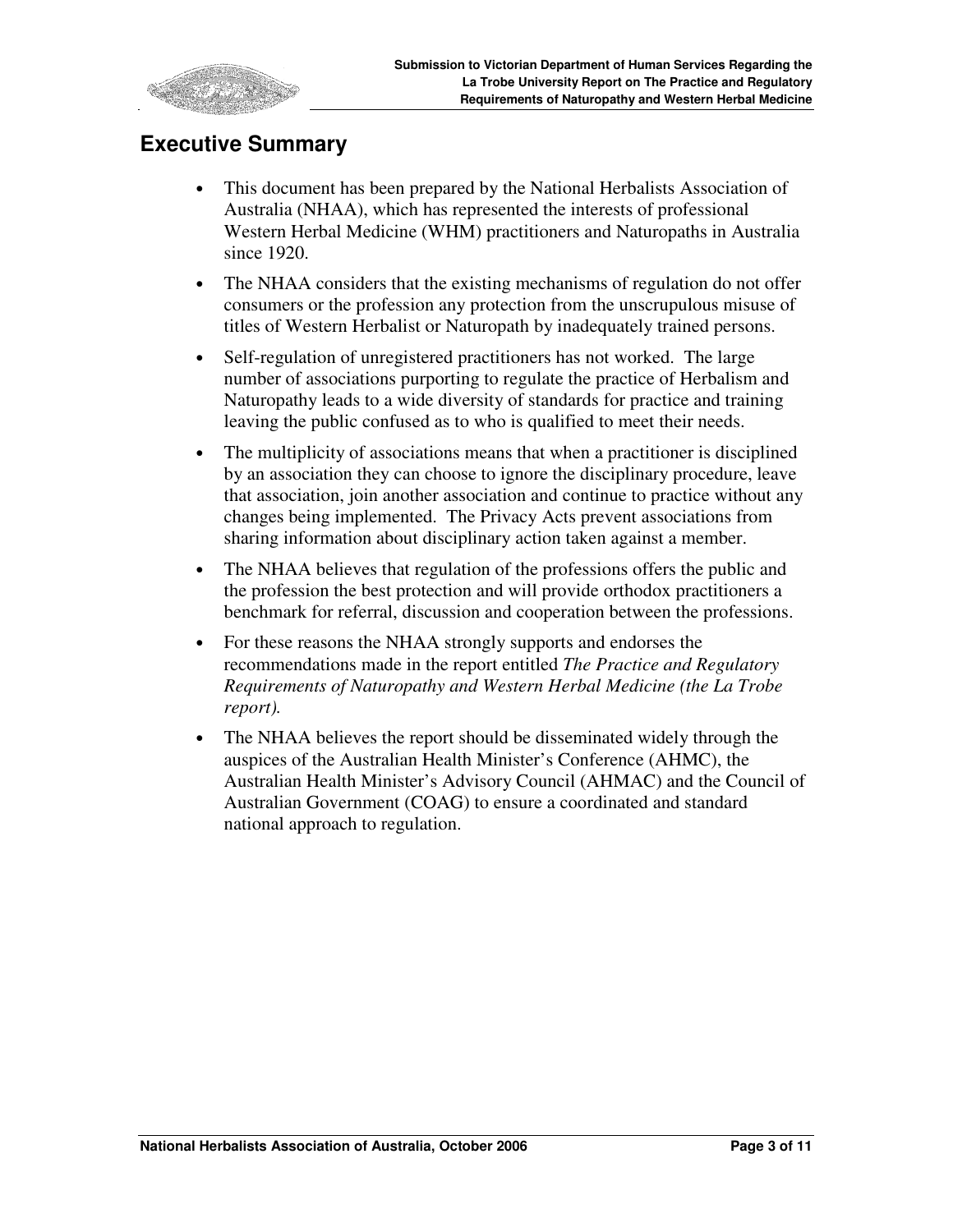

## **Introduction and Background to the National Herbalists Association of Australia**

The NHAA is the key professional Association representing appropriately qualified Western Herbalists and Naturopaths using herbal medicines as their primary treatment modality. It is the oldest professional association of complementary therapists, founded in 1920, with a current full membership of 850 (our total membership is 1300 including student and companion members). This represents approximately one third of practising Herbalists and Naturopaths in Australia. The NHAA is the only national professional association specifically concerned with the practice and education of Western Herbal Medicine (WHM). Details of the Constitution and the Code of Ethics and Standards of Practice of the Association are detailed in Attachments 1 & 2.

The primary aims of the NHAA include to:

- Promote, protect and encourage the study, practice and knowledge of medical herbalism.
- Disseminate such knowledge by talks, seminars and publications.
- Encourage the highest ideals of professional and ethical standards.
- Promote herbal medicine within the community as a safe and effective treatment option.

The Full Membership of the Association elects the Board of Directors of the NHAA, with each member serving a two-year voluntary (unpaid) term after which they may stand for re-election.

Full members of the NHAA have completed training in Western Herbal Medicine sufficient to meet the educational standards as determined by the Examiners of the Board in consultation with tertiary education institutions (standards based on but exceeding the requirements of the NSW Health Training Package), and must adhere to a comprehensive Code of Ethics and Continuing Professional Education (CPE) program (see attachments  $2, 3 \& 4$ ).

Since its inception, the NHAA and its members have been at the forefront of herbal medicine and have been influential in areas ranging from education and practice standards, to government regulation and industry standards. The NHAA has a strong commitment to achieving high educational standards in herbal medicine practice and supports regulation of the profession. Attachment 5 is a copy of our Course Accreditation Guidelines.

Membership is mainly practitioners of Western Herbal Medicine including Naturopaths who choose to use herbal medicine as their major modality of practise.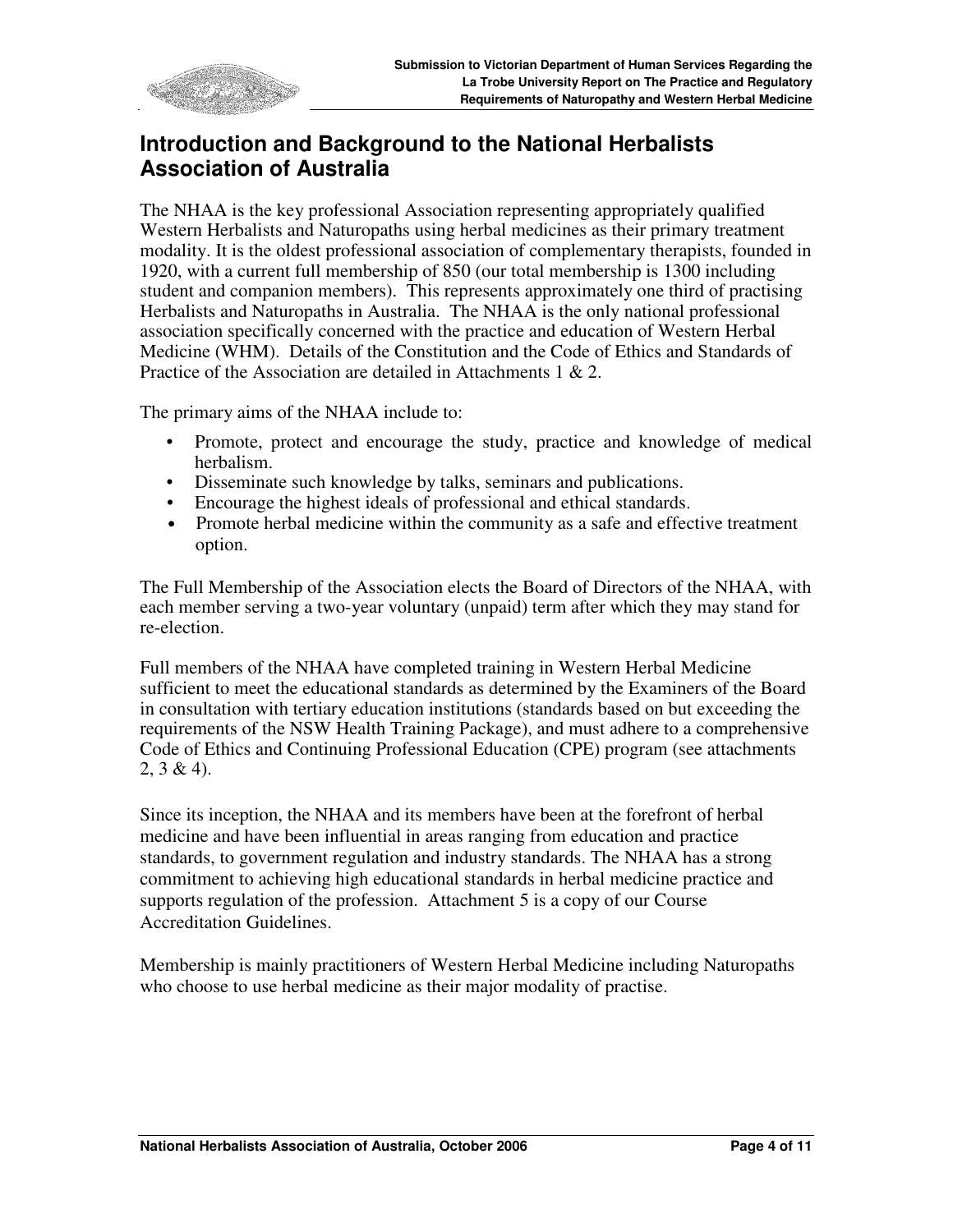

### **Discussion**

Whilst the NHAA agrees with and endorses the recommendations outlined in the report we note that this report is to the Department of Human Services of the Victorian Government.

As a national body representing Herbalists and Naturopaths in all states of Australia the NHAA strongly believes this report needs to be disseminated more widely. For this reason we recommend the report be tabled at the Australian Health Minister's Conference, AHMAC and COAG.

Once tabled, a coordinated and common approach to the regulation of the professions is implemented in accordance with the recommendations of the Australian Government 2005 Productivity Commission Report on *Australia's Health Workforce*.<sup>1</sup>

In this way, a national standard, applicable in all jurisdictions, can be developed for the professions.

The NHAA also believes that the standards must be developed in consultation with all stakeholders and that Herbalists and Naturopaths are represented by leading members of the professions at all stages in the development of the standards and implementation of any registration board.

The NHAA has identified several issues, which must be addressed in any regulatory framework. These are discussed below.

#### **Issue 1 Protection of Title**

Protection of title is the NHAA's preferred method of registration. Protection of title will identify those practitioners who have agreed to abide by a Code of Ethics, a Standards of Practice and have obtained a suitable level of education. Protection of title will still allow other practitioners to use non-protected titles. The NHAA agrees that the titles listed in the La Trobe report be reserved for use of suitably qualified practitioners.

#### **Issue 2 Scheduled Herbs**

Presently substances are scheduled in a hierarchy of Prescription only, Pharmacist only, Pharmacy only and general sale, depending on the National Drugs and Poisons Scheduling Committee's (NDPSC) assessment of the criteria set out in S.57E of the Therapeutic Goods Act. The orthodox medical and pharmacy professions are heavily over-represented on the NDPSC. No herbal practitioner or expert nominated by the profession is a member of this Committee. Decisions regarding herbal medicines, our tools of trade, should involve clear and significant input from herbal clinicians and experts in the field of herbal medicine.

The NHAA notes that Victoria is developing a special Schedule for Chinese herbal medicines and we consider a similar schedule for western herbal medicines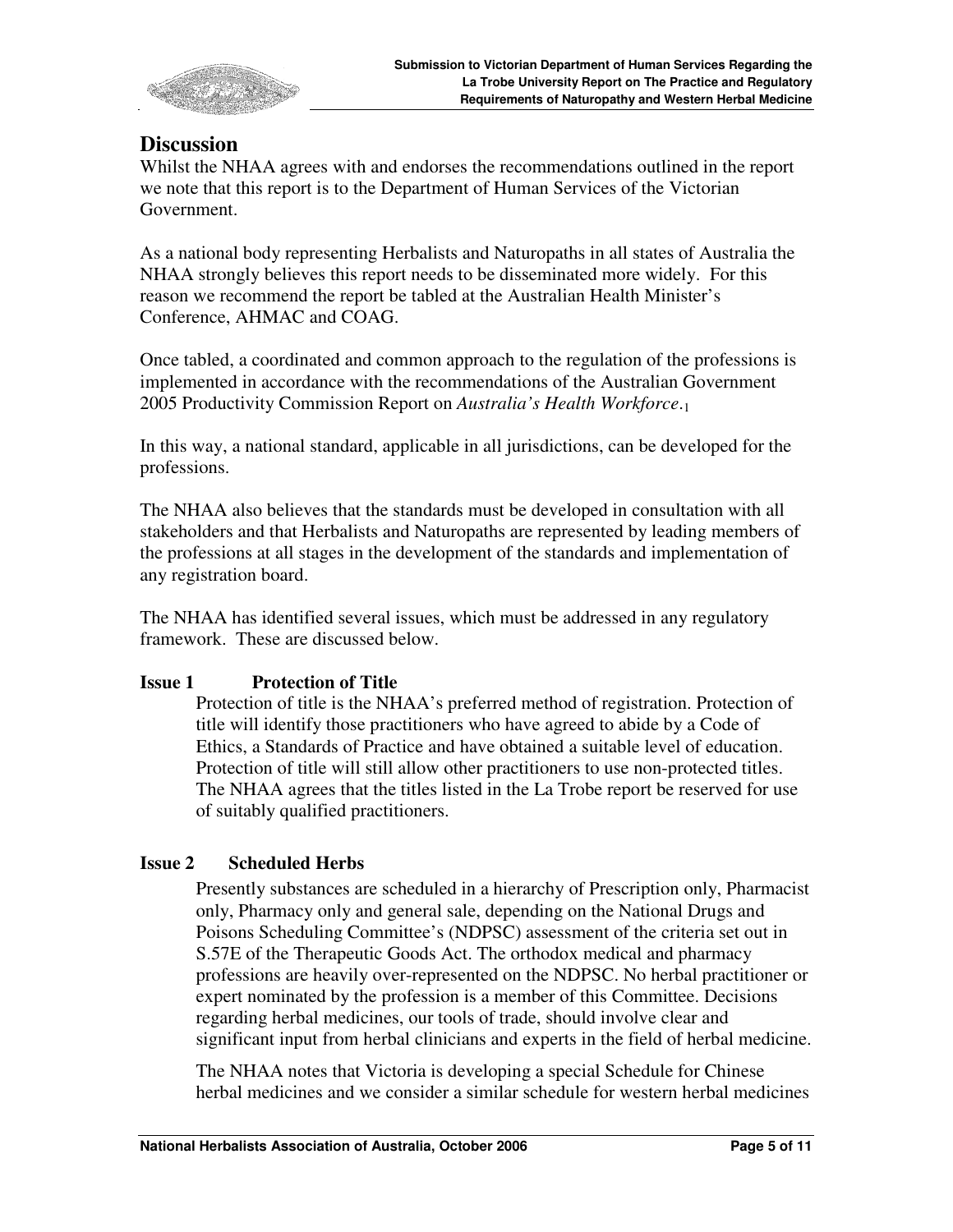

to be appropriate, either in the current regulatory environment for drugs and poisons, or in any future regulatory system which is developed for the joint Australian and New Zealand regulation of therapeutic products.

The NHAA believes that this new Schedule should allow suitably qualified and registered practitioners of herbal medicine to dispense herbal medicines listed in the Schedule. These would be herbal medicines that require a level of knowledge for safe ingestion that could not be reasonably expected of the general public; in other words use of these herbs will require the specialist knowledge of an appropriately trained Herbalist.

#### **Issue 3 Dispensing Herbal Medicines**

Herbalists should continue to be able to lawfully to manufacture, prescribe, dispense and administer herbal substances. This right should be subject to whatever detailed access regulations might be settled in the process of drawing up a Herbal Medicines Schedule within the Standard for the Uniform Scheduling of Drugs & Poisons (SUSDP) or similar replacement drugs and poisons regulation in the joint Australia New Zealand therapeutic products regulatory environment.

#### **Issue 4 Register of Adverse Reactions**

The NHAA believes that the existing system of reporting adverse reactions to drugs should be modified or refined to more adequately facilitate the reporting and appropriate investigation of adverse reactions to herbal and other complementary medicines.

#### **Issue 5 First Aid Qualifications for Practitioners**

The NHAA requires members to hold such qualifications as a condition of their continued membership of the Association. NHAA would see it as appropriate for any statute-based regulatory scheme to require a similar level of expertise. The NHAA has made this stipulation, even though our modality does not involve either manipulative techniques or skin penetration, both of which are part of the practice of TCM.

Such a qualification is designed for consumer protection and thereby to enhance consumer confidence.

#### **Issue 6 - Use of Herbal Medicines by other Health Care Practitioners**

The NHAA considers that any health care practitioner wanting to use a protected title must meet the education standards determined by a herbal medicine registration board or those who intend to prescribe herbal medicines have suitable training in the use of these products.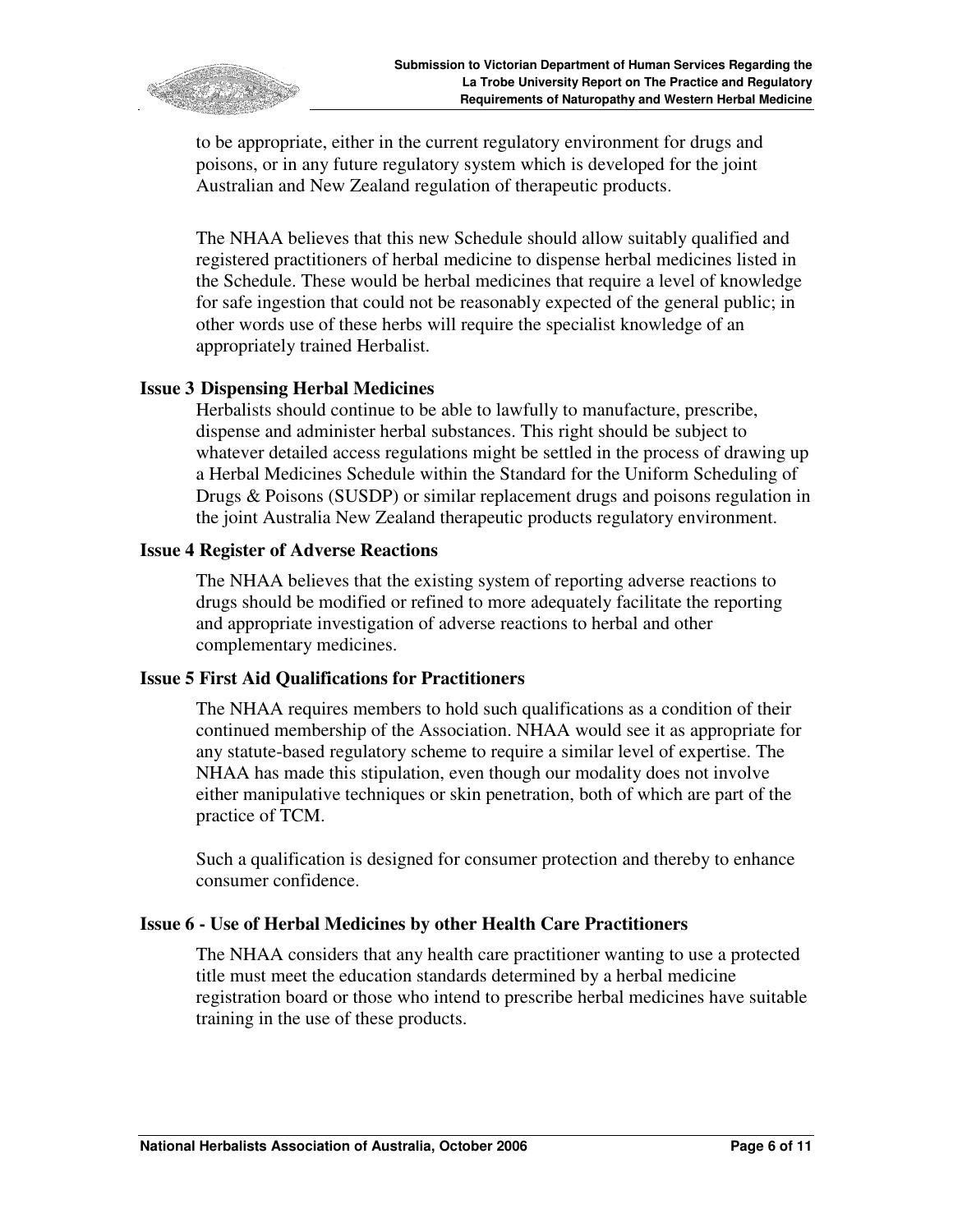

#### **Issue 7 - Funding the Regulatory System**

The NHAA expects that practitioners will largely fund the registration board through annual fees. However some contribution from the government should be forthcoming as there is clearly an element of public interest in a regulatory system designed to protect the health and safety of the general public.

### **The Mechanism for regulation The Current State of Affairs**

There are currently 12 registered health care professions. Each state has it own registration board for each of the professions and although governments have agreed to portability mechanisms, differences in various state based legislation hampers this process. This led to a 2005 Productivity Commission enquiry<sub>2</sub> into health care provision in Australia. The report from this enquiry recommends the States look at ways to eliminate the differences and create a seamless portability provisions. In some of the jurisdictions, occupational therapists, TCM practitioners, optical dispensers and speech therapists are registered but in other jurisdictions they are not. This leads to disparity across state lines and hampers portability of skills.

To avoid a similar situation with Western Herbalists and Naturopaths a single registration board with common standards across the commonwealth has many advantages including:

- One national standard for all practitioners of any registered modality
- Less expense in the establishment, administration and operation of such a board
- Less expense for registered practitioners
- A single entity to which complaints may be addressed
- No duplication of services across Australia

There is, at this time, an opportunity to create a single national registration board of naturopaths and herbal medicine practitioners initially and complementary practitioners eventually.

This can be achieved by creating a single Complementary Medicines Registration Board (CMedRB) to register all complementary practitioners across Australia instead of setting up separate registration boards in each state. A Complementary Medicine Council (CMC) appointed by each state and territory could be created to advise governments on all aspects of the board's operation. The CMC would be the controlling body of the registration board.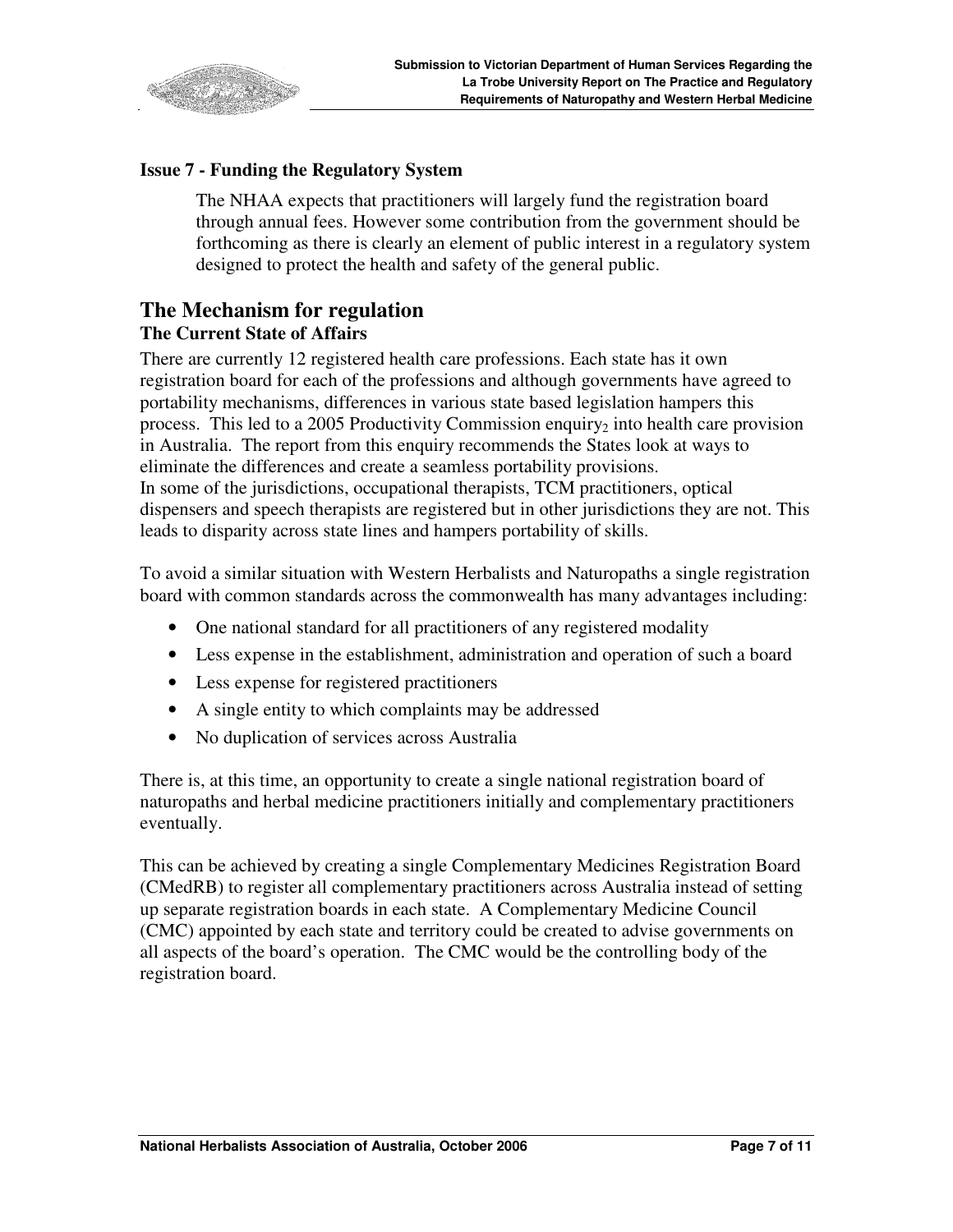

The CMedRB would have the power to maintain multiple registers for a variety of professions including, but not limited to:

- Traditional Chinese Herbal Medicine
- Acupuncture
- Chinese Dispenser
- Western Herbal Medicine
- Naturopathy
- Other titles as considered necessary

NHAA believes there are two ways in which this can be achieved:

- 1. Referral of power to the Commonwealth by the States and Territories; or,
- 2. Creation of mirror legislation in all States and Territories with an intergovernmental agreement and oversight by a single committee appointed by agreement between the governments.

#### **Referral of power**

This is the preferred option but we recognise that in the current political climate, it is unlikely that the States and Territories will refer power to the Federal Government.

#### **Creation of Mirror Legislation**

An acceptable option is for each State and Territory may be to adopt a single legislative template to register complementary practitioners. With the implementation of an intergovernmental agreement on the application of the legislation, a single national standard could be set for all practitioners registered in each jurisdiction.

The co-creation of a single Complementary Medicines Council to advise each government and oversee the implementation of the legislation nationally would see the legislation harmonised throughout the Commonwealth. The model for such a Council is addressed in attachment 6, Promoting our Future: A Proposal for the Establishment of Australian Council of Complementary Medicine.

There is precedent for this in Australia.

The Professional Standards Acts of New South Wales, Victoria and Western Australia are mirror legislation. A Professional Standards Council is constituted in each state. Each state's Professional Standards Council consists of the same people, reporting to each jurisdiction and in this way the Acts remain harmonised. We believe that other states are in the process of aligning with this system.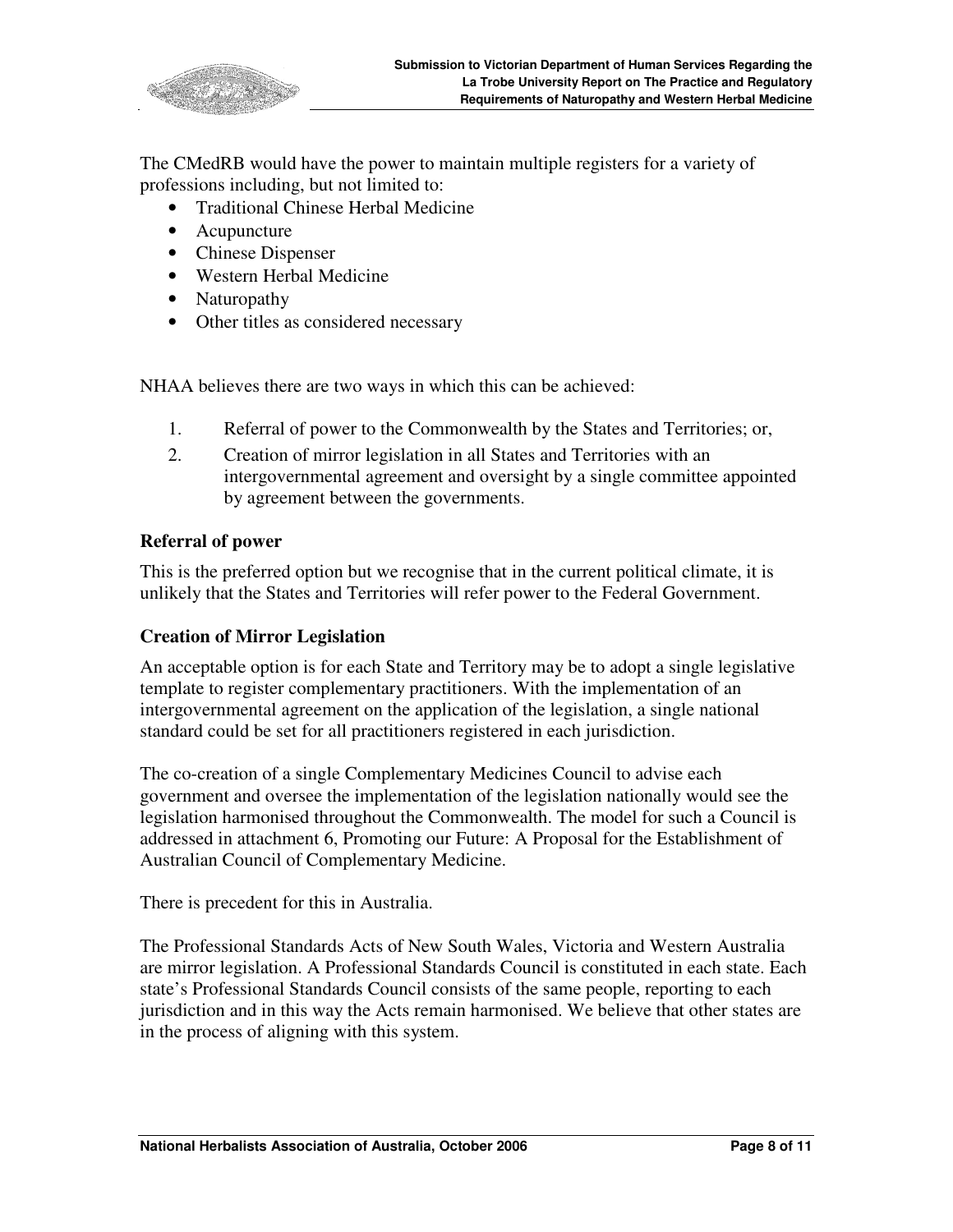

#### **Powers of a Registration Board**

The NHAA considers the registration board should have primary powers over the registration of practitioners, their qualification standards and professional conduct. The board should also have functions concerning practitioner identification, scheduling of and technical advice on herbs, and advice on regulatory standards. In specific terms the powers of the board should be to:

- 1) Register suitably qualified practitioners meeting approved competency standards;
- 2) Establish minimum practitioner education qualifications and oversee continuing professional development through a continuing practitioner education program;
- 3) Investigate complaints about, and inquire into the conduct of registered practitioners; and
- 4) Confer appropriate titles and other forms of recognition on registered practitioners.

The Registration Board should also have the capacity to co-opt experts in the fields of TCM, Western Herbal Medicine and Naturopathy to assist with technical advice in establishing appropriate qualification standards and standards of practice.

The NHAA is most willing to discuss with governments and others within the herbal medicine community how these standards should be further developed and how they should be enforced. We envisage that any statutory registration scheme would have the establishment and maintenance of high professional standards and protection of consumers at its heart.

We also consider that an appropriate level of involvement of health consumers in this process is to their and our advantage.

## **Summary**

The NHAA has argued over many years for statutory registration of title for Western Herbalists and Naturopaths. Our argument is based on the following points:

- i. Risks associated with primary care practice
- ii. Risks associated with the ingestion of herbal medicines
- iii. The lack of co-operation between the many professional associations
- iv. Numerous interpretations of educational standards
- v. Unnecessary restriction of availability to herbalists of plant-based medicines which are part of traditional practice
- vi. Need for increased co-operation between healthcare practitioners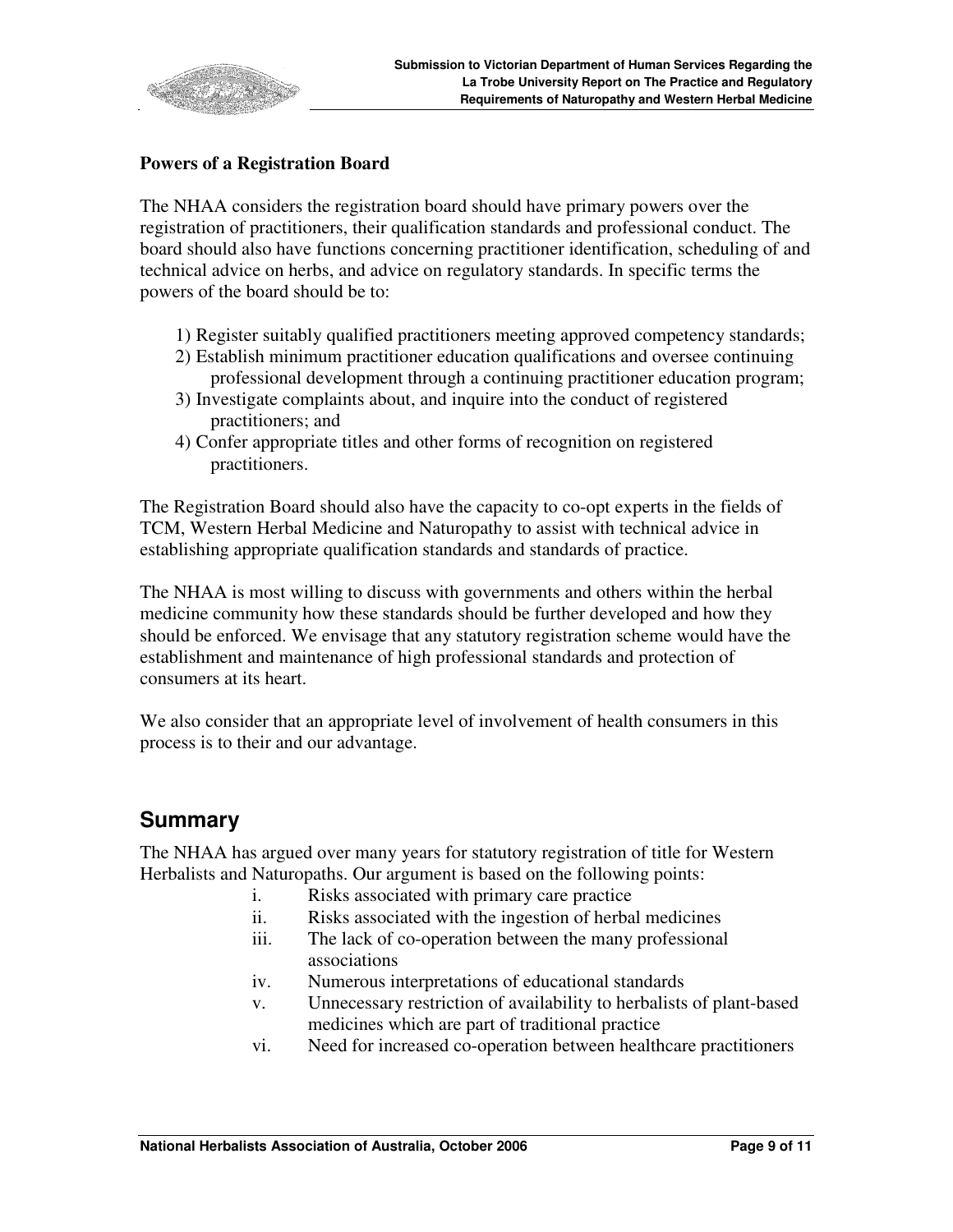

Our experience of the Commonwealth GST registration process has clearly shown that it is pointless to rely on professional associations to ensure appropriate mechanisms are in place to protect the public in their dealings with all or any who claim to be practitioners of these disciplines. It is perhaps unreasonable to expect organisations whose primary role is to protect the interests of their members to also protect the interests of consumers. It is our belief that the only way for adequate consumer protection is through robust legislation similar to that of Chinese medicine practitioners in Victoria.

Co-regulation, self-regulation or no regulation will not protect consumers satisfactorily. The present situation, no regulation, relies on twenty associations purporting to represent practitioners, interpreting educational standards, setting practice standards and dealing with complaints and disciplinary matters in an effective manner. This presents a potential conflict for associations to sanction members guilty of wrongdoing when the primary role of the association is to protect the interest of the members. If a practitioner is suspended or expelled from one professional association there is nothing to prevent that practitioner attempting to join another professional association. Given the wide range of standards of associations it is quite likely such a practitioner would be successful in obtaining membership of another association.

Co-regulation would rely on government accreditation of professional associations. The GST registration process highlighted the disparate views of the professional associations, with some proposing self-regulation or co-regulation, with the aim of trying to avoid the necessary scrutiny to ensure that the highest educational and professional standards are met in the interests of public safety. This placed government agencies in a very difficult position of trying to negotiate a clear path through regulation. The NHAA has consistently supported a national system of statutory registration

It is important to Western Herbalists and Naturopaths they continue as independent practitioners within a primary care context. It is the profession's responsibility to ensure our practitioners are well-educated, ethical, safe and effective. The NHAA believes the best way to achieve this is with statutory registration.

References:

- 1. Australian Government Productivity Commission, 2005, *Australia's Health Workforce*: Productivity Research Report
- 2. Australian Government Productivity Commission, 2005, *Australia's Health Workforce*: Productivity Research Report